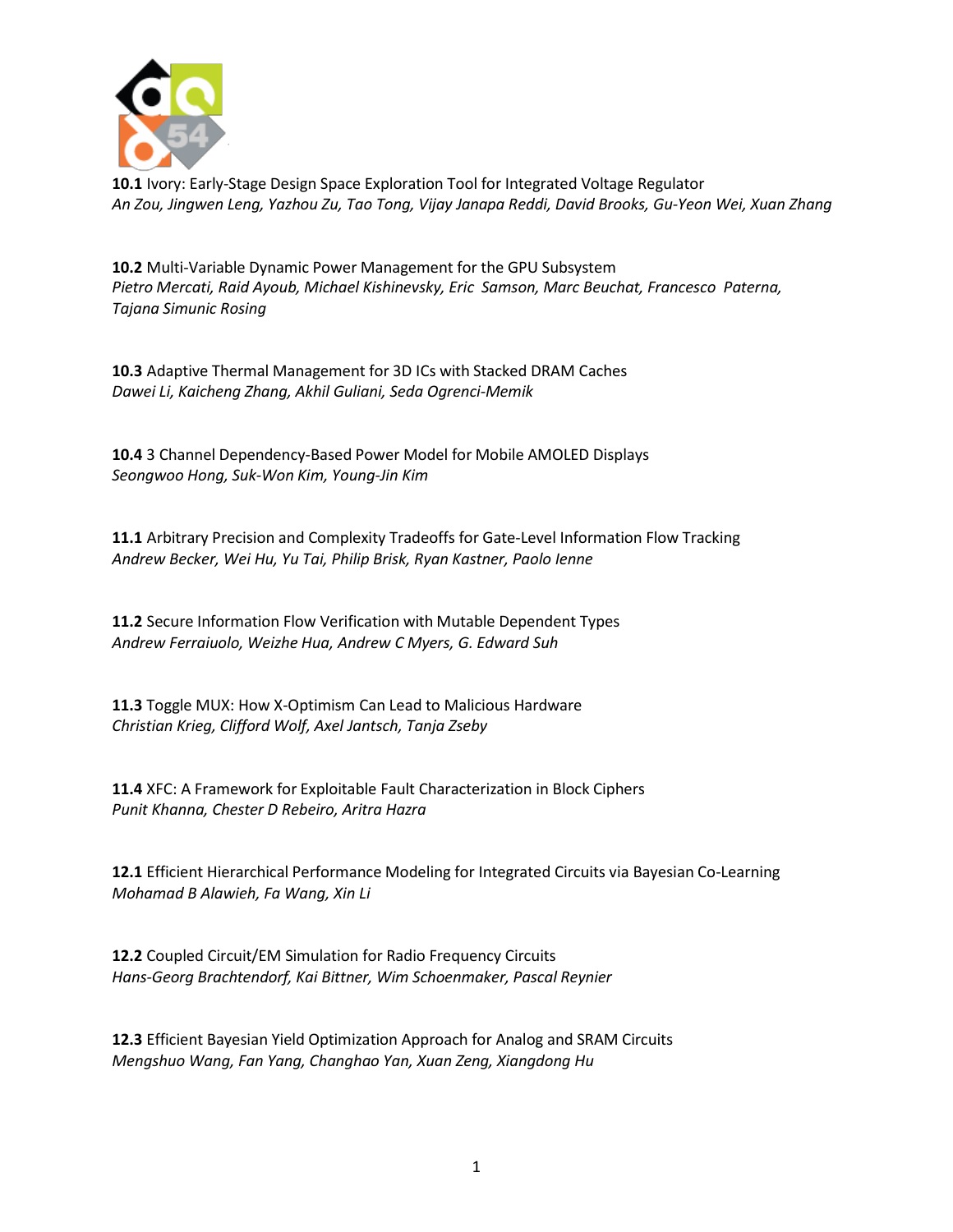**12.4** A Scaling Compatible, Synthesis Friendly VCO-Based Delta-Sigma ADC Design and Synthesis Methodology *Biying Xu, Shaolan Li, Nan Sun, David Z. Pan*

**13.1** Extensibility-Driven Automotive In-Vehicle Architecture Design *Samarjit Chakraborty, Wenchao Li, Hengyi Liang, Debayan Roy, Licong Zhang, Qi Zhu*

**13.2** Extensibility in Automotive Security: Current Practice and Challenges *Sandip Ray, Wen Chen, Jayanta Bhadra, Mohammad Abdullah Al Faruque*

**13.3** Dynamic Platforms for Uncertainty Management in Future Automotive E/E Architectures *Philipp Mundhenk, Ghizlane Tibba, Licong Zhang, Felix Reimann, Debayan Roy, Samarjit Chakraborty*

**14.1** A Pathway to Enable Exponential Scaling for the Beyond-CMOS Era *Jian-Ping Wang, Kaushik Roy, Sachin Sapatnekar, X. Sharon Hu, Supriyo Datta, Steven Koester, Caroline Ross, Chia-Ling Chien, Paul Crowell, Roland Kawakami, Chris Kim, Azad Naeemi, Anand Raghunathan, Michael Niemier*

**14.2** In Quest of the Next Information Processing Substrate *Suman Datta, Alan Seabaugh, Michael Niemier, Arijit Raychowdhury, Darrell Schlom, Debdeep Jena, Grace Xing, H.-S. Philip Wong, Eric Pop, Sayeef Salahuddin, Sumeet Gupta, Supratik Gupta*

**14.3** A Systems Approach to Computing in Beyond CMOS Fabrics *Ameya Patil, Naresh Shanbhag, Lav Varshney, Eric Pop, H.-S. Philip Wong, Subhasish Mitra, Jan Rabaey, Jeffrey Weldon, Larry Pileggi, Sasikanth Manipatruni, Dmitri Nikonov, Ian Young*

**18.1** TrojanGuard: Simple and Effective Hardware Trojan Mitigation Techniques for Pipelined MPSoCs *Amin Malekpour, Roshan G Ragel, Aleksandar Ignjatovic, Sri Parameswaran*

**18.2** Leveraging Compiler Optimizations to Reduce Runtime Fault Recovery Overhead *Fateme S Hosseini, Pouya Fotouhi, Chengmo Yang, Guang R Gao*

**18.3** Energy-Aware Standby-Sparing on Heterogeneous Multicore Systems *Abhishek Roy, Hakan Aydin, Dakai Zhu*

**18.4** Deep Reinforcement Learning for Building HVAC Control *Tianshu Wei, Yanzhi Wang, Qi Zhu*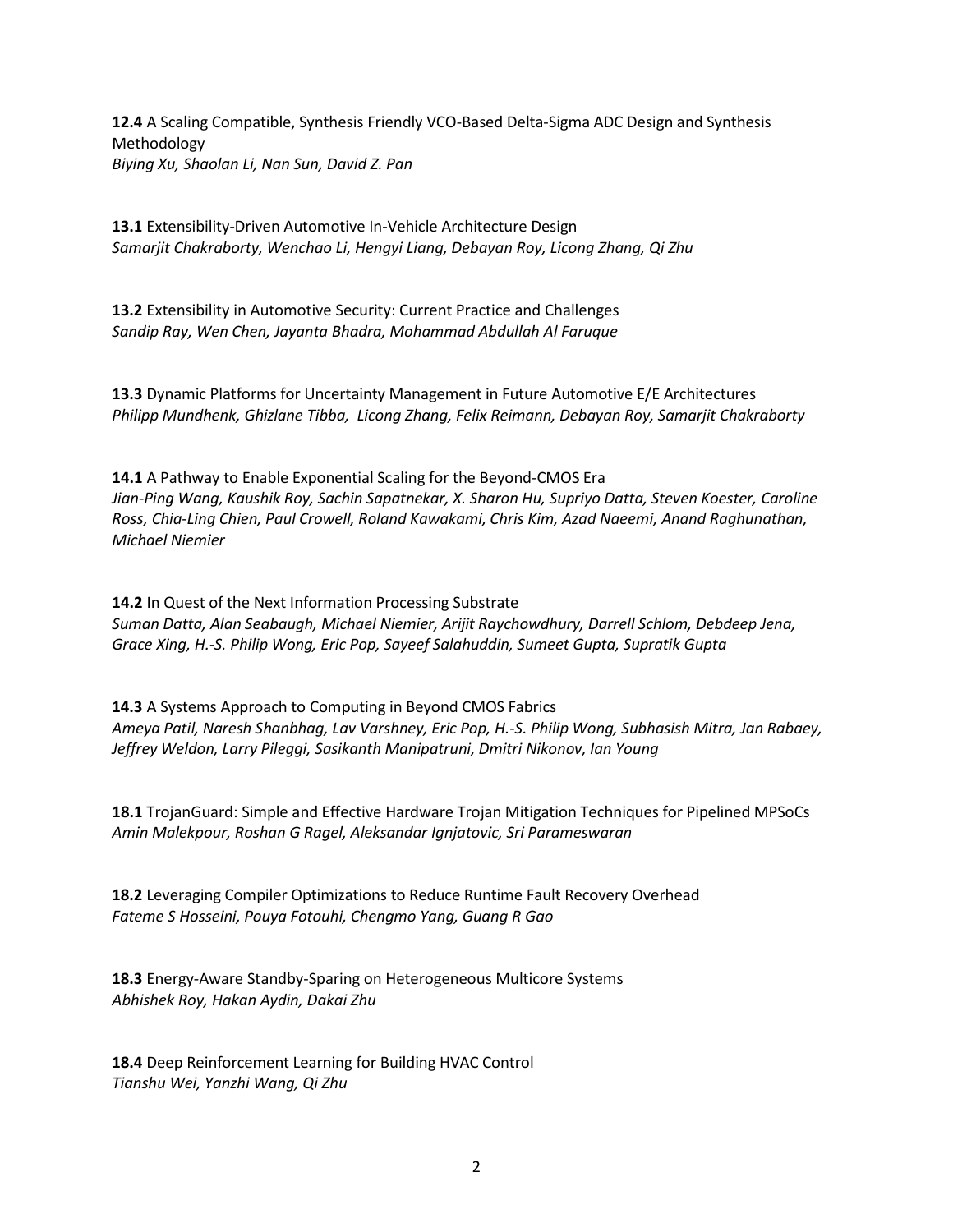**19.1** No-Jump-Into-Basic-Block: Enforce Basic Block CFI on the Fly for Real-World Binaries *Wenjian He, Sanjeev Das, Wei Zhang, Yang Liu*

**19.2** LO-FAT: Low-Overhead Control Flow Attestation in Hardware *Ghada Dessouky, Shaza Zeitouni, Thomas Nyman, Andrew Paverd, Lucas V Davi, Patrick Koeberl, N. Asokan, Ahmad-Reza Sadeghi*

**19.3** Analyzing Hardware Based Malware Detectors *Nisarg Patel, Avesta Sasan, Houman Homayoun*

**19.4** Instruction-Level Data Isolation for the Kernel on ARM *Yeongpil Cho, Donghyun Kwon, Yunheung Paek*

**20.1** FlexCL: An Analytical Performance Model for OpenCL Workloads on Flexible FPGAs *Shuo Wang, Yun Liang, Wei Zhang*

**20.2** A Comprehensive Framework for Synthesizing Stencil Algorithms on FPGAs using OpenCL Model *Shuo Wang, Yun Liang*

**20.3** Automated Systolic Array Architecture Synthesis for High Throughput CNN Inference on FPGAs *Xuechao Wei, Cody Hao Yu, Peng Zhang, Youxiang Chen, Yuxin Wang, Han Hu, Yun Liang, Jason Cong*

**20.4** LSC: A Large-Scale Consensus-Based Clustering Algorithm for High-Performance FPGAs *Love Singhal, Mahesh A Iyer, Saurabh Adya*

**21.2** Linear Periodically Time-Varying (LPTV) Circuits Enable New Radio Architectures for Emerging Wireless Communication Paradigms *Negar Reiskarimian, Linxiao Zhang, Harish Krishnaswamy*

**22.1** Challenges and Potential for Incorporating Model-Based Design in Medical Device Development *Louis Lintereur*

**26.1** Fault-Tolerant Training with On-Line Fault Detection for RRAM-Based Neural Computing Systems *Lixue Xia, Mengyun Liu, Xuefei Ning, Krishnendu Chakrabarty, Yu Wang*

**26.2** Learning to Produce Direct Tests for Security Verification Using Constrained Process Discovery *Kuo-Kai Hsieh, Li-C Wang, Wen Chen, Jayanta Bhadra*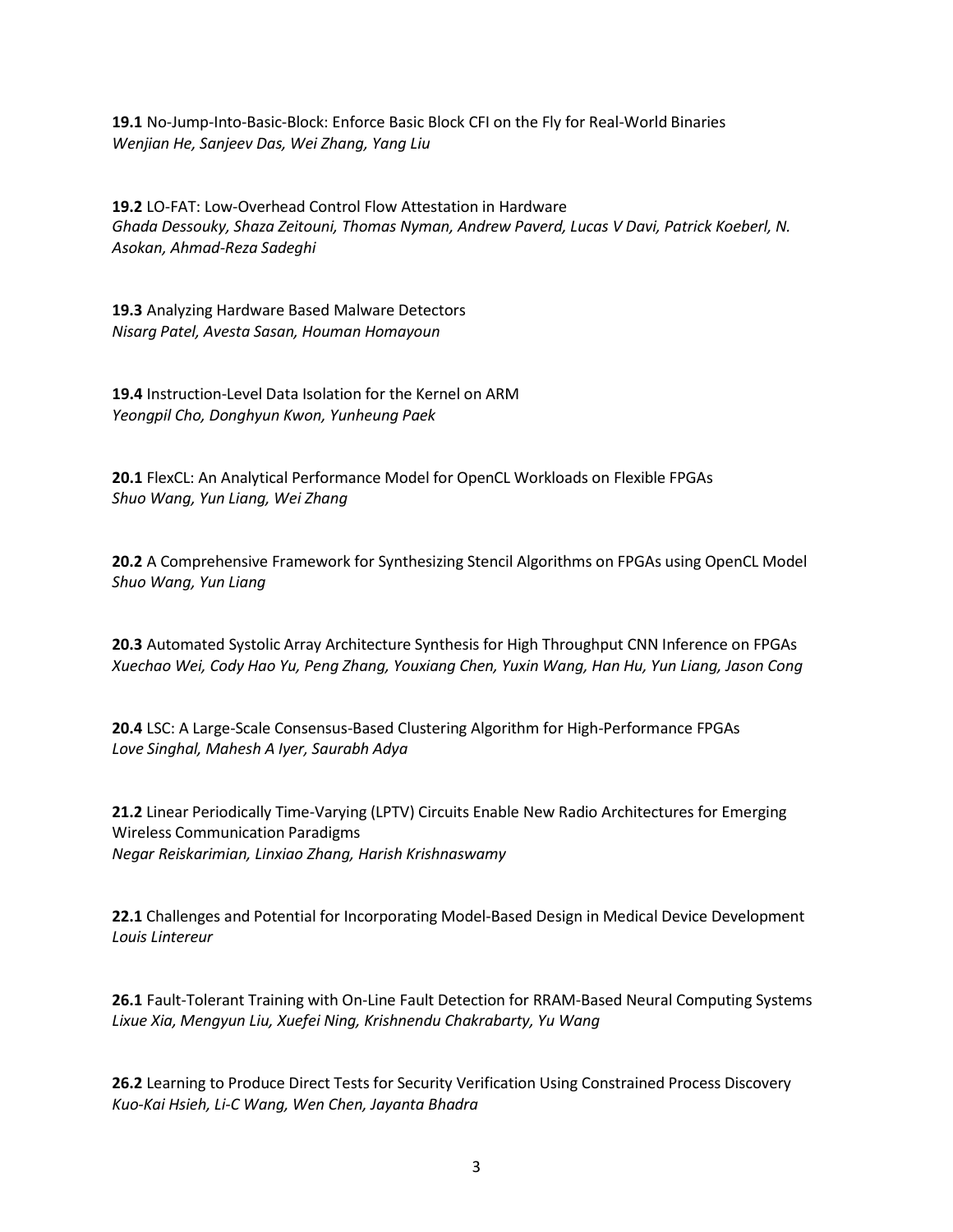**26.3** Formal Techniques for Effective Co-Verification of Hardware/Software Co-Designs *Rajdeep Mukherjee, Mitra Purandare, Raphael Polig, Daniel Kroening*

**26.4** Template Aware Coverage -Taking Coverage Analysis to the Next Level *Raviv Gal, Einat Kermany, Bilal Saleh, Avi Ziv, Michael Behm, Bryan Hickerson*

**26.5** A-TEAM: Automatic Template-Based Assertion Miner *Alessandro Danese, Nicolò Dalla Riva, Graziano Pravadelli*

**26.6** Path-Specific Functional Timing Verification Under Floating and Transition Modes of Operation *Chun-Ning Lai, Jie-Hong (Roland) Jiang*

**27.1** Hierarchical Dataflow Modeling of Iterative Applications *Hyesun Hong, Hyunok Oh, Soonhoi Ha*

**27.2** Stress-Aware Loops Mapping on CGRAs with Considering NBTI Aging Effect *Jiangyuan Gu, Shouyi Yin, Shaojun Wei*

**27.3** Towards Aging-Induced Approximations *Hussam Amrouch, Behnam Khaleghi, Andreas Gerstlauer, Jӧrg Henkel*

**27.4** QuAd: Design and Analysis of Quality-Area Optimal Low-Latency Approximate Adders *Muhammad Abdullah Hanif, Rehan Hafiz, Osman Hasan, Muhammad Shafique*

**27.5** Bandwidth Optimization Through On-Chip Memory Restructuring for HLS *Jason Cong, Peng Wei, Cody Hao Yu, Peipei Zhou*

**27.6** Energy-Efficient Execution for Repetitive App Usage on big.LITTLE Architectures *Xianfeng Li, Guikang Chen, Wen Wen*

**28.1** DIMP: A Low-Cost Diversity Metric Based on Circuit Path Analysis *Sergi Alcaide, Carles Hernandez, Antoni Roca, Jaume Abella*

**28.2** Estimation of Safe Sensor Measurements of Autonomous System Under Attack *Raj Gautam Dutta, Xiaolong Guo, Teng Zhang, Kevin Kwiat, Charles Kamhoua, Laurent L Njilla, Yier Jin*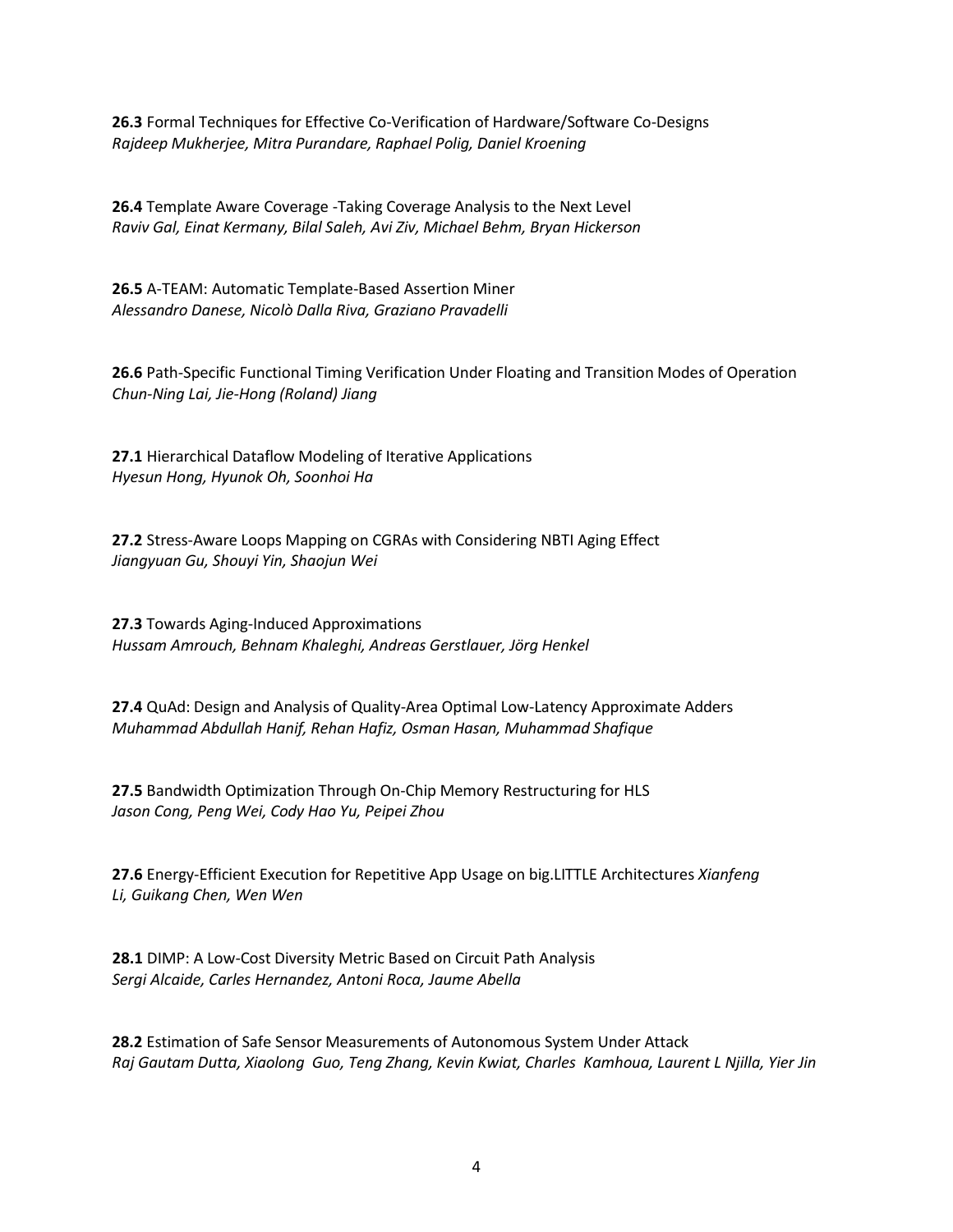**28.3** Modeling the Effects of AUTOSAR Overheads on Application Timing and Schedulability *Manish Chauhan, Rodolfo Pellizzoni, Krzysztof Czarnecki*

**28.4** Optimizing Message Routing and Scheduling in Automotive Mixed-Criticality Time-Triggered **Networks** *Fedor Smirnov, Michael Glaß, Felix Reimann, Jürgen Teich*

**28.5** Real-Time Multi-Scale Pedestrian Detection for Driver Assistance Systems *Maryam Hemmati, Morteza Biglari-Abhari, Smail Niar, Stevan Berber*

**28.6** Crossroads - Time-Sensitive Autonomous Intersection Management Technique *Edward P Andert, Mohammad Khayatian, Aviral Shrivastava*

**31.1** Vertical M1 Routing-Aware Detailed Placement for Congestion and Wirelength Reduction in sub-10nm Nodes *Peter Debacker, Kwangsoo Han, Andrew B Kahng, Hyein Lee, Praveen Raghavan, Lutong Wang*

**31.2** Toward Optimal Legalization for Mixed-Cell-Height Circuit Designs *Jianli Chen, Ziran Zhu, Wenxing Zhu, Yao-Wen Chang*

**31.3** Fogging Effect Aware Placement in Electron Beam Lithography *Yu-Chen Huang, Yao-Wen Chang*

**31.4** Pin Accessibility-Driven Cell Layout Redesign and Placement Optimization *Jaewoo Seo, Jinwook Jung, Sangmin Kim, Youngsoo Shin*

**31.5** Fast Predictive Useful Skew Methodology for Timing-Driven Placement Optimization *Seungwon Kim, SangGi Do, Seokhyeong Kang*

**31.6** Timing Driven Incremental Multi-Bit Register Composition Using a Placement-Aware ILP Formulation *Ioannis Seitanidis, Giorgos Dimitrakopoulos, Pavlos Mattheakis, Laurent H Masse-Navette, David Chinnery*

**35.1** A 700fps Optimized Coarse-to-Fine Shape Searching Based Hardware Accelerator for Face Alignment *Qiang Wang, Leibo Liu, Wenping Zhu, Huiyu Mo, Chenchen Deng, Shaojun Wei*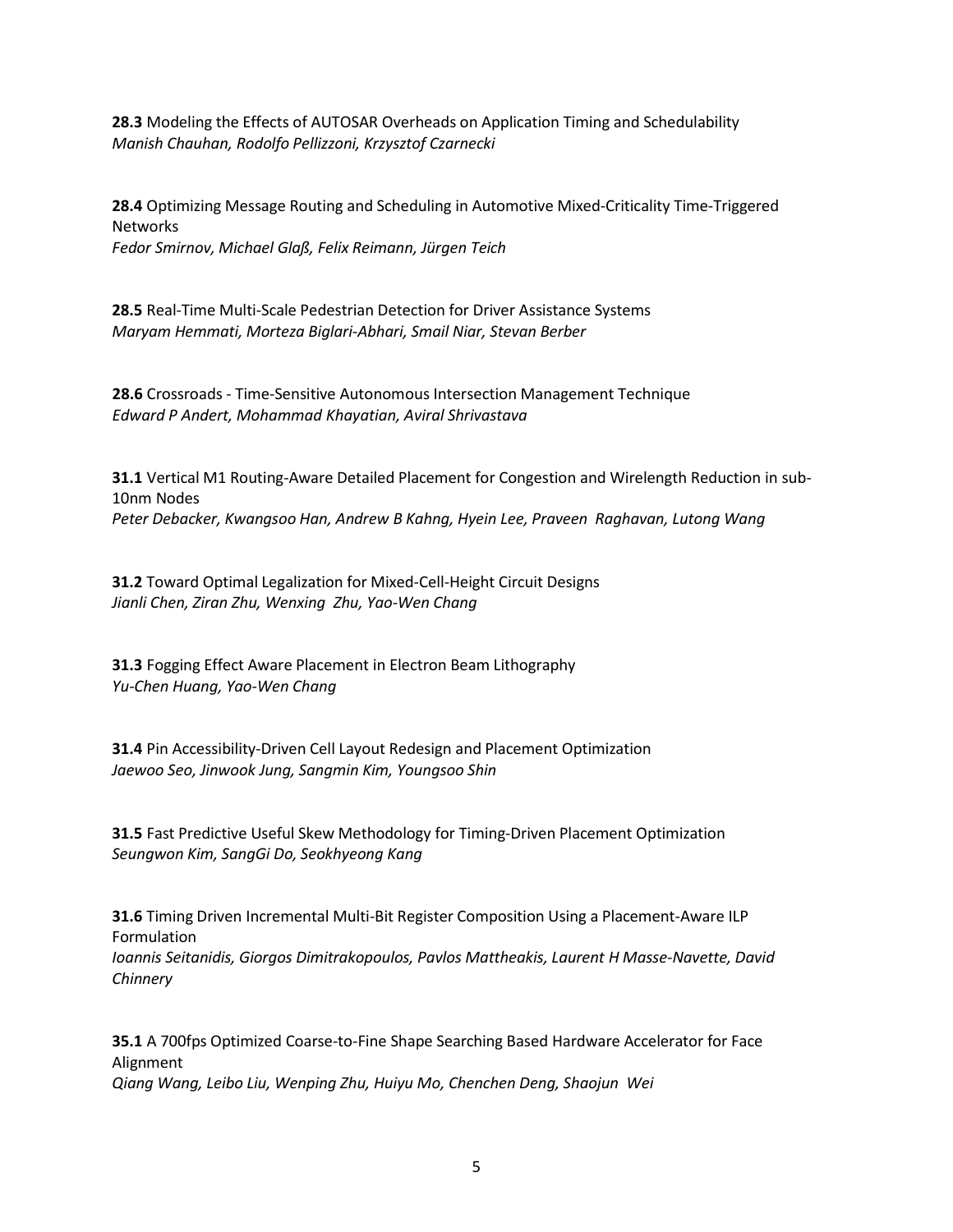**35.2** An Efficient Memristor-Based Distance Accelerator for Time Series Data Mining on Data Centers *Xiaowei Xu, Dewen Zeng, Wenyao Xu, Yiyu Shi, Yu Hu*

**35.3** Dadu: Accelerating Inverse Kinematics for High-DOF Robots *Shiqi Lian, Yinhe Han, Ying Wang, Hang Xiao, Xiaowei Li, Yungang Bao, Ninghui Sun*

**35.4** Towards Design and Automation of Hardware-Friendly NOMA Receiver with Iterative Multi-User Detection

*Muhammad A Pasha, Momin A Uppal, Muhammad Hassan Ahmed, Muhammad Aimal Rehman, Muhammad Awais Bin Altaf*

**36.1** Fixed-Parameter Tractable Algorithms for Optimal Layout Decomposition and Beyond *Jian Kuang, Evangeline F. Y. Young*

**36.2** Layout Hotspot Detection with Feature Tensor Generation and Deep Biased Learning *Haoyu Yang, Jing Su, Yi Zou, Bei Yu, Evangeline Young*

**36.3** Minimizing Cluster Number with Clip Shifting in Hotspot Pattern Classification *Kuan-Jung Chen, Yu-Kai Chuang, Bo-Yi Yu, Shao-Yun Fang*

**36.4** iClaire: A Fast and General Layout Pattern Classification Algorithm *Wei-Chun Chang, Iris Hui-Ru Jiang, Yen-Ting Yu, Wei-Fang Liu*

**37.1** Compiler Techniques to Reduce the Synchronization Overhead of GPU Redundant Multithreading *Manish Gupta, Daniel Lowell, John Kalamatianos, Steven Raasch, Vilas Sridharan, Dean Tullsen, Rajesh Gupta*

**37.2** Power-Aware Performance Tuning of GPU Applications Through Microbenchmarking *Nicola Bombieri, Federico Busato, Franco Fummi*

**37.3** Low-Overhead Aging-Aware Resource Management on Embedded GPUs *Haeseung Lee, Muhammad Shafique, Mohammad Abdullah Al Faruque*

**37.4** Optimizing Memory Efficiency for Convolution Kernels on Kepler GPUs *Xiaoming Chen, Jianxu Chen, Danny Z Chen, Xiaobo Sharon Hu*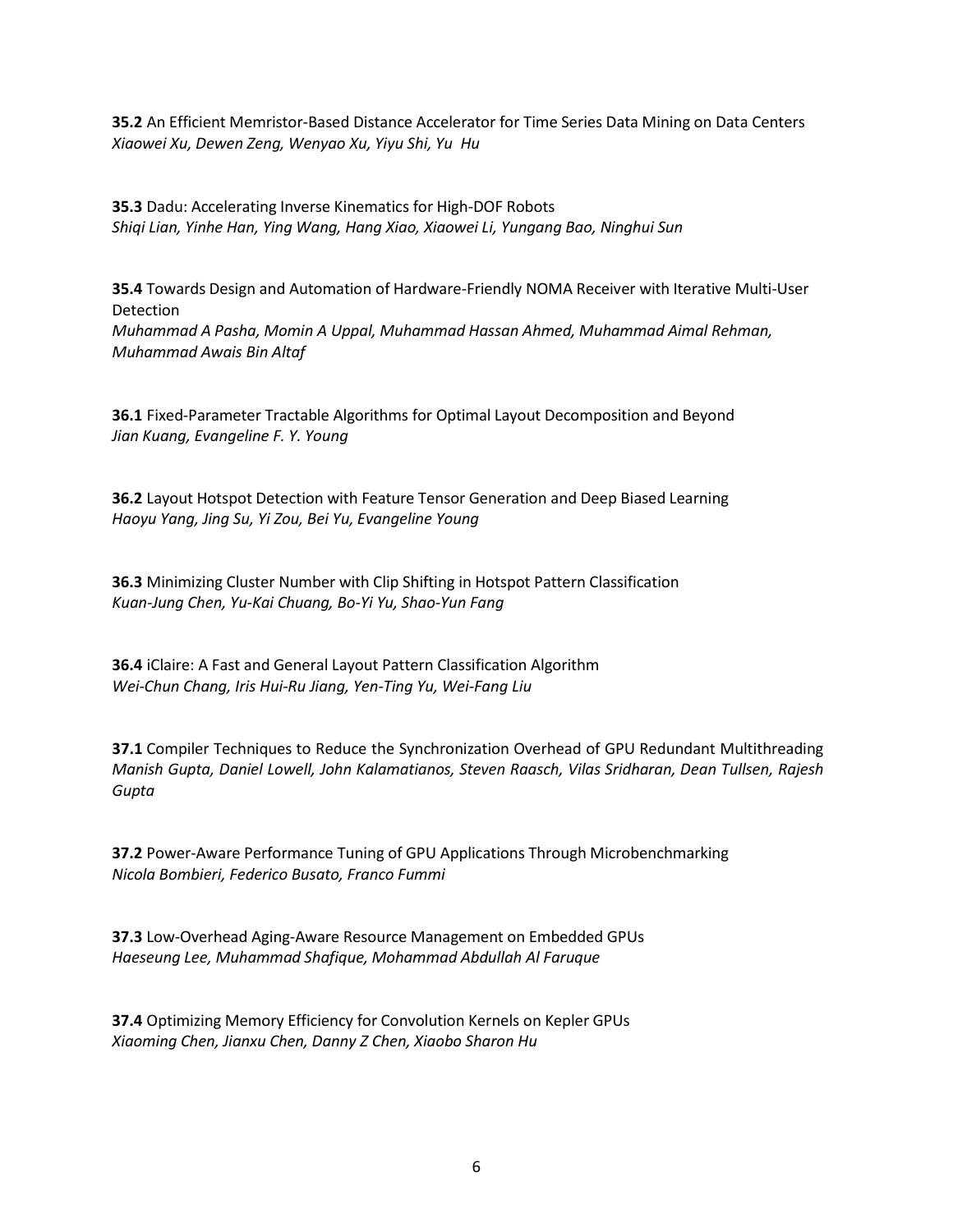**38.1** A Testbed to Verify the Timing Behavior of Cyber-Physical Systems *Aviral Shrivastava, Mohammadreza Mehrabian, Mohammad Khayatian, Patricia Derler, Hugo Andrade, Kevin Stanton, Ya-Shian Li-Baboud, Edward Griffor, Marc Weiss, and John Eidson*

**43.1** Minimizing Thermal Gradient and Pumping Power in 3D IC Liquid Cooling Network Design *Gengjie Chen, Jian Kuang, Zhiliang Zeng, Hang Zhang, Evangeline F. Y. Young, Bei Yu*

**43.2** Minimizing Pipeline Stalls in Distributed-Controlled Coarse-Grained Reconfigurable Arrays with Triggered Instruction Issue and Execution *Yanan Lu, Leibo Liu, Yangdong Deng, Jian Weng, Zhaoshi Li, Chenchen Deng, Shaojun Wei*

**43.3** A Clock Tree Optimization Framework with Predictable Timing Quality *Rickard Ewetz*

**43.4** Optimal Circuits for Parallel Bit Reversal *Ren Chen, Viktor K Prasanna*

**44.1** Towards Full-System Energy-Accuracy Tradeoffs: A Case Study of An Approximate Smart Camera System *Arnab Raha, Vijay Raghunathan*

**44.2** Statistical Error Analysis for Low Power Approximate Adders *Muhammad Kamran Ayub, Osman Hasan, Muhammad Shafique*

**44.3** CFPU: Configurable Floating Point Multiplier for Energy-Efficient Computing *Mohsen Imani, Daniel N Peroni, Tajana Simunik Rosing*

**44.4** Error Propagation Aware Timing Relaxation For Approximate Near Threshold Computing *Anteneh Gebregiorgis, Saman Kiamehr, Mehdi B Tahoori*

**45.1** Accurate High-Level Modeling and Automated Hardware/Software Co-Design for Effective SoC Design Space Exploration *Wei Zuo, Louis Noel Pochet, Andrey Ayupov, Taemin Kim, Chung-Wei Lin, Shinichi Shiraishi, Deming Chen*

**45.2** Exploiting Thread and Data Level Parallelism for Ultimate Parallel SystemC Simulation *Tim Schmidt, Guantao Liu, Rainer Doemer*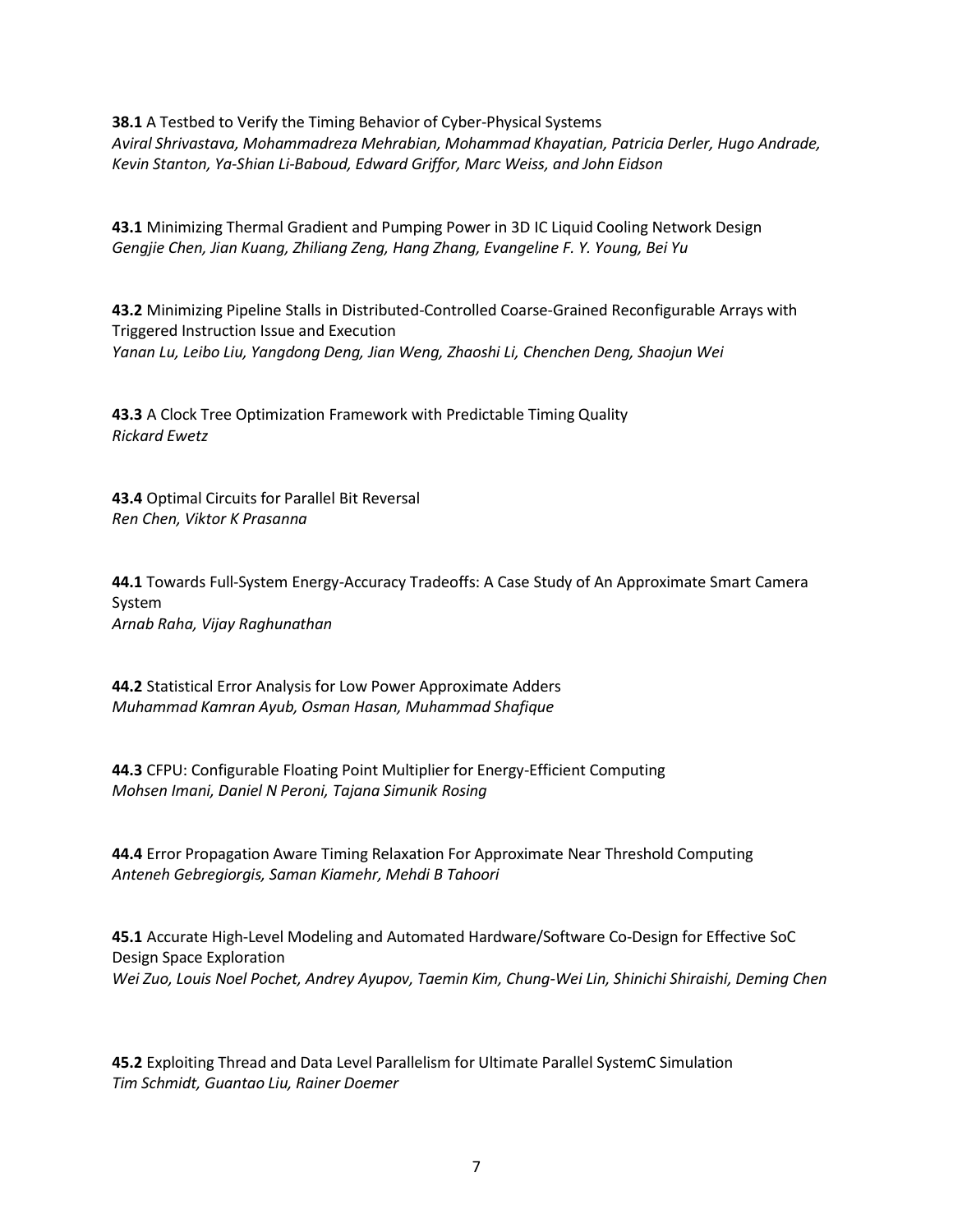**45.3** HALWPE: Hardware-Assisted Light Weight Performance Estimation for GPUs *Kenneth O'Neal, Emily Shriver, Michael Kishinevsky, Philip Brisk*

**45.4** Statistical Pattern Based Modeling of GPU Memory Access Streams *Reena Panda, Xinnian Zheng, Jiajun Wang, Andreas Gerstlauer, Lizy K. John*

**46.3** ObfusCADe: Obfuscating Additive Manufacturing CAD Models Against Counterfeiting *Nikhil Gupta, Fei Chen, Nektarios Georgios Tsoutsos, Michail Maniatakos*

**47.1** Specification, Verification and Design of Evolving Automotive Software *Ramesh S, Birgit Vogel-Heuser, Wanli Chang, Debayan Roy, Licong Zhang, Samarjit Chakraborty*

**47.2** Safety Guard: Runtime Enforcement for Safety-Critical Cyber-Physical Systems *Meng Wu, Haibo Zeng, Chao Wang, Huafeng Yu*

**51.1** Energy and Performance Trade-off in Nanophotonic Interconnects Using Coding Techniques *Cedric Killian, Daniel Chillet, Sebastien Le Beux, Dung V Pham, Olivier Sentieys, Ian D O'Connor*

**51.2** MOCA: An Inter/Intra-Chip Optical Network for Memory *Zhehui Wang, Zhengbin Pang, Peng Yang, Jiang Xu, Xuanqi Chen, Rafael K Vivas Maeda, Zhifei Wang, Luan H.K. Duong, Haoran Li, Zhe Wang*

**51.3** Low-Power On-Chip Network Providing Guaranteed Services for Snoopy Coherent and Artificial Neural Network Systems *Bhavya K Daya, Li-Shiuan Peh, Anantha Chandrakasan*

**51.4** Task Mapping on SMART NoC: Contention Matters, Not the Distance *Lei Yang, Weichen Liu, Peng Chen, Nan Guan, Mengquan Li*

**51.5** Accelerating Graph Community Detection with Approximate Updates via an Energy-efficient NoC *Karthi Duraisamy, Hao Lu, Partha P Pande, Ananth Kalyanaraman*

**51.6** Network Synthesis for Database Processing Units *Andrea Lottarini, Stephen Edwards, Kenneth A Ross, Martha Kim*

**52.1** Age-Aware Logic and Memory Co-Placement for RRAM-FPGAs *Yuan Xue, Chengmo Yang, Jingtong Hu*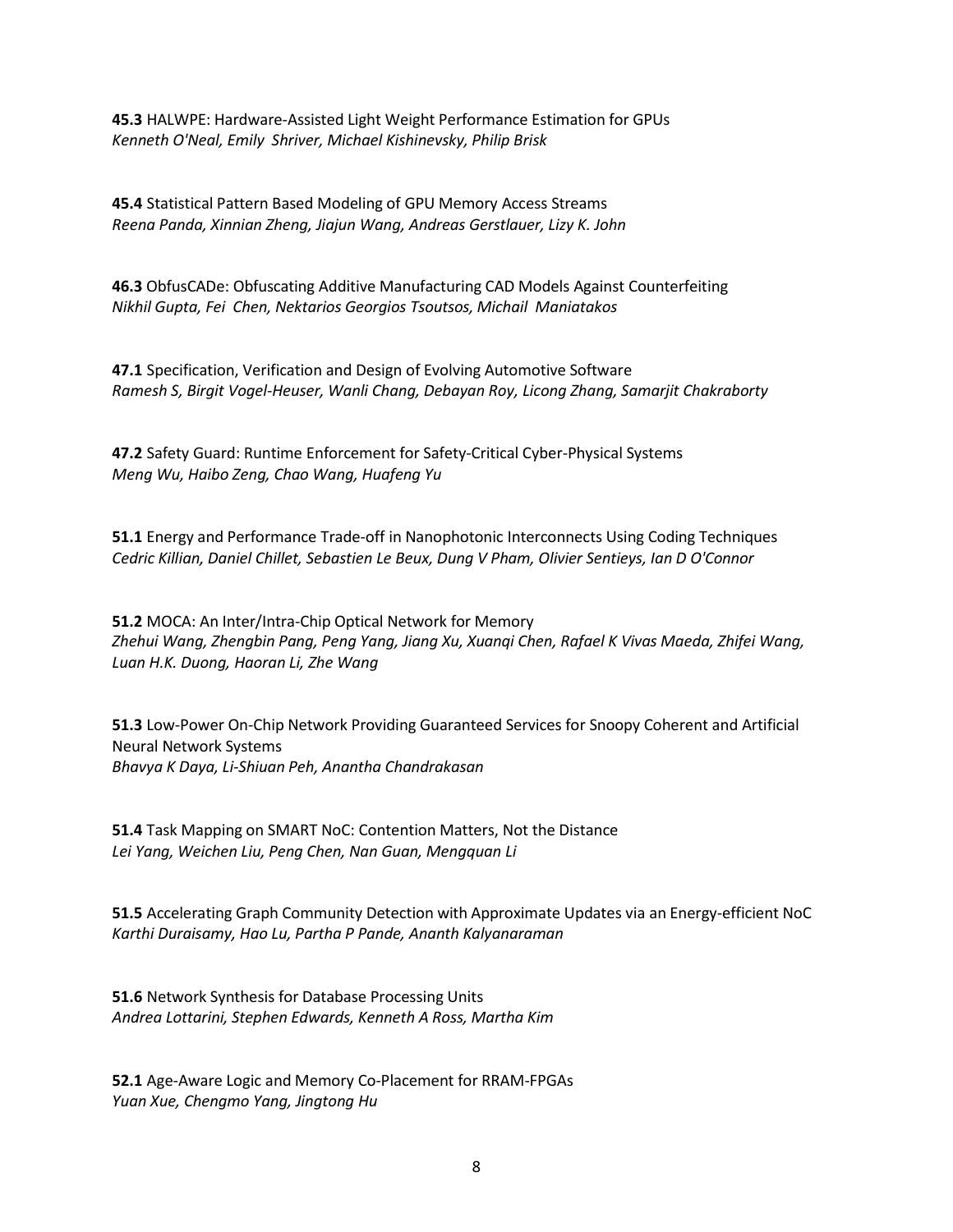**52.2** Maximizing Forward Progress with Cache-Aware Backup for Self-powered Non-Volatile Processors *Jing Li, Mengying Zhao, Lei Ju, Chun Jason Xue, Zhiping Jia*

**52.3** Toss-up Wear Leveling: Protecting Phase-Change Memories From Inconsistent Write Patterns *Xian Zhang, Guangyu Sun*

**52.4** Exploiting Parallelism for Convolutional Connections in Processing-In-Memory Architecture *Yi Wang, Mingxu Zhang, Jing Yang*

**52.5** Leave the Cache Hierarchy Operation as It Is: A New Persistent Memory Accelerating Approach *Chun-Hao Lai, Jishen Zhao, Chia-Lin Yang*

**52.6** Ultra-Efficient Processing In-Memory for Data Intensive Applications *Mohsen Imani, Saransh Gupta, Tajana Simunik Rosing*

**53.1** RIC: Relaxed Inclusion Caches for Mitigating LLC Side-Channel Attacks *Mehmet Kayaalp, Khaled N Khasawneh, Hodjat Asghari Esfeden, Jesse Elwell, Nael Abu-Ghazaleh, Dmitry Ponomarev, Aamer Jaleel*

**53.2** FFD: A Framework for Fake Flash Detection *Zimu Guo, Xiaolin Xu, Mark Tehranipoor, Domenic Forte*

**53.3** Delay Locking: Security Enhancement of Logic Locking Against IC Counterfeiting and Overproduction *Yang Xie, Ankur Srivastava*

**53.4** Secure and Reliable XOR Arbiter PUF Design: An Experimental Study Based on 1 Trillion Challenge Response Pair Measurements *Chen Zhou, Keshab K Parhi, Chris H Kim*

**53.5** ASSURE: Authentication Scheme for SecURE Energy Efficient Non-Volatile Memories *Joydeep Rakshit, Kartik Mohanram*

**53.6** On Mitigation of Side-Channel Attacks in 3D ICs: Decorrelating Thermal Patterns From Power and Activity *Johann Knechtel, Ozgur Sinanoglu*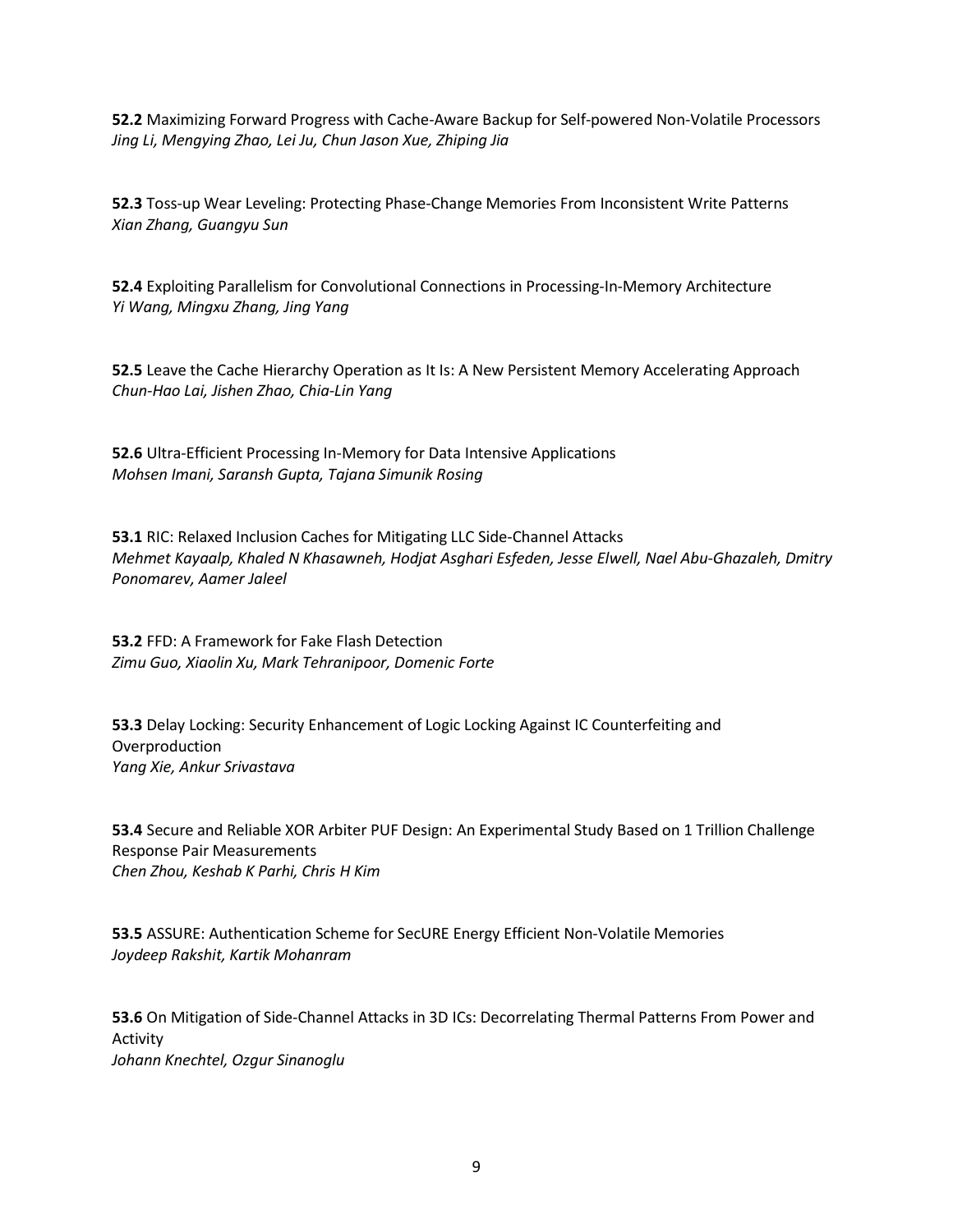**56.3** Cryo-CMOS Electronic Control for Scalable Quantum Computing *Fabio Sebastiano, Harald Homulle, Bishnu Patra, Rosario Incandela, Jeroen van Dijk, Lin Song, Masoud Babaie, Andrei Vladimirescu, Edoardo Charbon*

**60.1** PriSearch: Efficient Search on Private Data *M. Sadegh Riazi, Ebrahim M. Songhori , Farinaz Koushanfar*

**60.2** An Architecture for Learning Stream Distributions with Application to RNG Testing *Alric Althoff, Ryan Kastner*

**60.3** Cryptography for Next Generation TLS: Implementing the RFC 7748 Elliptic Curve448 Cryptosystem in Hardware *Pas•cal Sas•d•rich, Tim Güneysu*

**60.4** Cross-Level Monte Carlo Framework for System Vulnerability Evaluation Against Fault Attack *Meng Li, Liangzhen Lai, Vikas Chandra, David Z. Pan*

**61.1** Streak: Synergistic Topology Generation and Route Synthesis for On-Chip Performance-Critical Signal Groups *Derong Liu, Vinicius Livramento, Salim Chowdhury, Duo Ding, Huy Vo, Akshay Sharma, David Z. Pan*

**61.2** TraPL: Track Planning of Local Congestion for Global Routing *Daohang Shi, Azadeh Davoodi*

**61.3** Concurrent Pin Access Optimization for Unidirectional Routing *Xiaoqing Xu, Yibo Lin, Vinicius Livramento, David Z. Pan*

**61.4** Incorporating the Role of Stress on Electromigration in Power Grids with Via Arrays *Vivek Mishra, Palkesh Jain, Sravan K Marella, Sachin S Sapatnekar*

**62.1** SmartSwap: High-Performance and User Experience Friendly Swapping in Mobile Systems *Xiao Zhu, Duo Liu, Kan Zhong, Jinting Ren, Tao Li*

**62.2** Reducing LDPC Soft-Sensing Latency by Lightweight Data Refresh for Flash Read Performance Improvement *Yajuan Du, Qiao Li, Liang Shi, Deqing Zou, Hai Jin, Chun Jason Xue*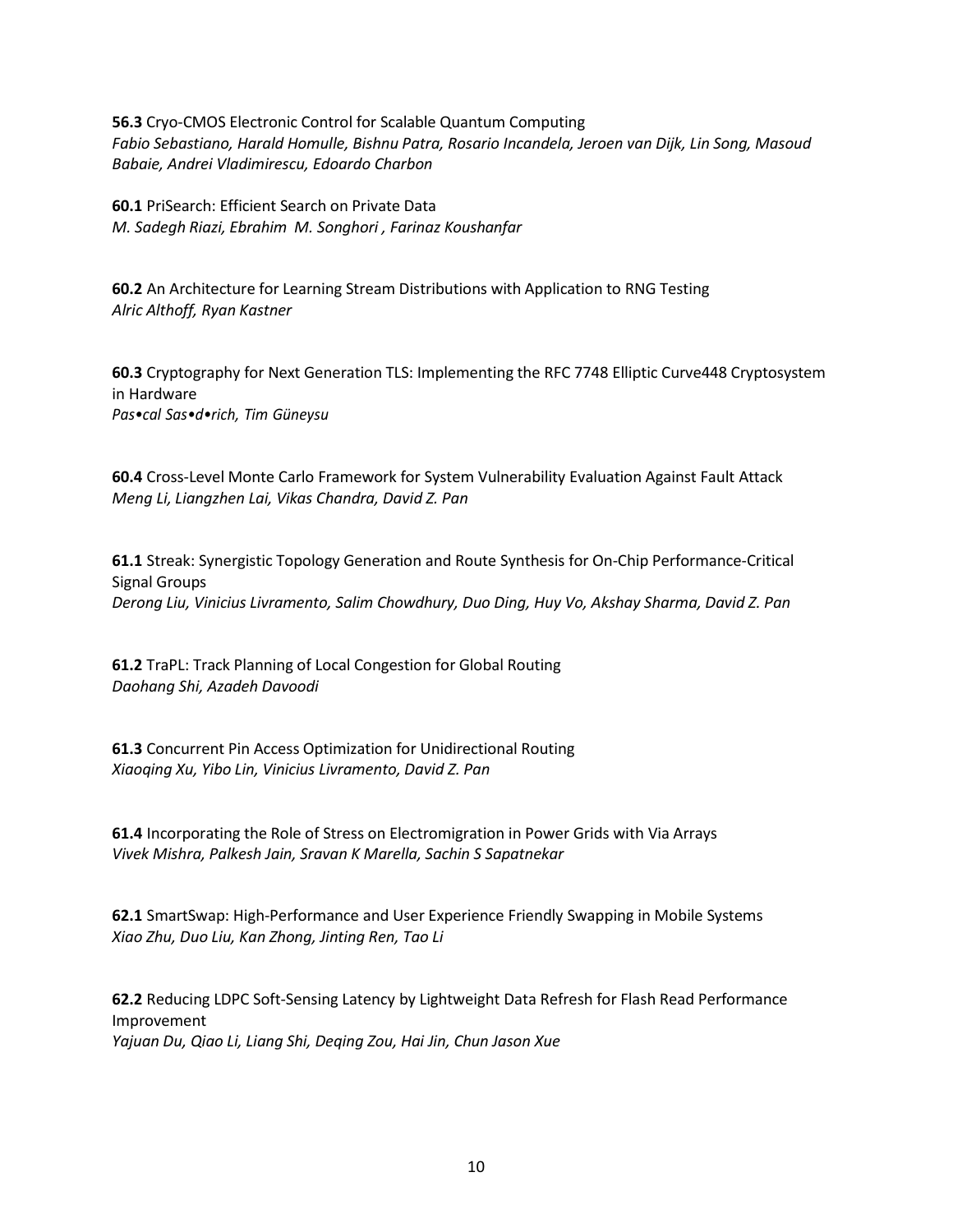**62.3** Improving Performance and Lifetime of Large-Page NAND Storages Using Erase-Free Subpage Programming *Myungsuk Kim, Jaehoon Lee, Sungjin Lee, Jisung Park, Jihong Kim*

**62.4** VirtualGC: Enabling Erase-Free Garbage Collection to Upgrade the Performance of Rewritable SLC NAND Flash Memory *Tseng-Yi Chen, Yuan-Hao Chang, Yuan-Hung Kuan, Yu-Ming Chang*

**63.1** TIME: A Training-in-Memory Architecture for Memristor-Based Deep Neural Networks *Ming Cheng, Lixue Xia, Zhenhua Zhu, Yi Cai, Yuan Xie, Yu Wang, Huazhong Yang*

**63.2** RESPARC: A Reconfigurable and Energy-Efficient Architecture with Memristive Crossbars for Deep Spiking Neural Networks *Aayush Ankit, Abhronil Sengupta, Priyadarshini Panda, Kaushik Roy*

**63.3** Hardware-Software Codesign of Accurate, Multiplier-Free Deep Convolutional Neural Networks *Hokchhay Tann, Soheil Hashemi, Iris Bahar, Sherief Reda*

**63.4** A New Stochastic Computing Multiplier and Its Application to Deep Neural Networks *Hyeonuk Sim, Jongeun Lee*

**64.1** Optimized Design of a Human Intranet Network *Ali Moin, Pierluigi Nuzzo, Alberto L Sangiovanni-Vincentelli, Jan M Rabaey*

**64.2** ArchEx: An Extensible Framework for the Exploration of Cyber-Physical System Architectures *Dmitrii Kirov, Pierluigi Nuzzo, Roberto Passerone, Alberto L Sangiovanni-Vincentelli*

**64.3** EDiFy: An Execution Time Distribution Finder *Boudewijn Braams, Sebastian J Altmeyer, Andy D Pimentel*

**64.4** Real-Time Meets Approximate Computing: An Elastic CNN Inference Accelerator with Adaptive Trade-off Between QoS and QoR *Ying Wang, Huawei Li, Xiaowei Li*

**65.1** ESL Design with SystemC AMS *Martin Barnasconi, Sumit Adhikari*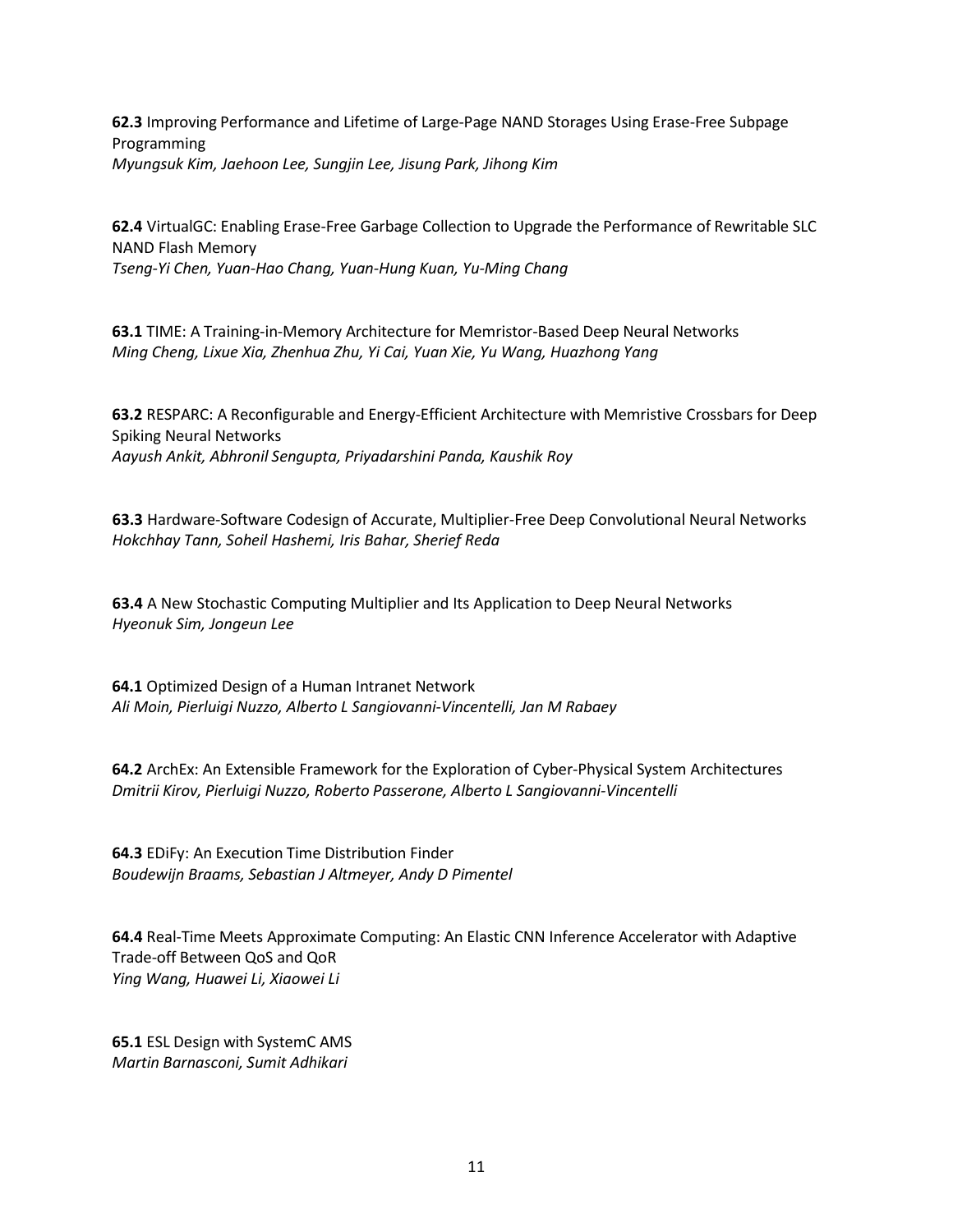**65.2** Dealing with Uncertainties in Analog/Mixed-Signal Systems *Christoph Grimm, Michael Rathmair*

**65.3** Advances in Formal Methods for the Design of Analog/Mixed-Signal Systems *Vladimir Dubikhin, Chris Myers, Daniel Sokolov, Ioannis Syranidis, Alex Yakovlev*

**66.1** Test Methodology for Dual-Rail Asynchronous Circuits *Kuan Yen Huang, Ting-Yu Shen, Chien Mo Li*

**66.2** Sneak-Path Based Test and Diagnosis for 1R RRAM Crossbar Using Voltage Bias Technique *Tianjian Li, Xiangyu Bi, Naifeng Jing, Xiaoyao Liang, Li Jiang*

**66.3** A New Paradigm for Synthesis of Linear Decompressors *Emil Gizdarski, Peter Wohl, John Waicukauski*

**66.4** InCheck: An In-Application Recovery Scheme for Soft-Errors *Moslem Didehban, Sai Ram Dheeraj Lokam, Aviral Shrivastava*

**67.1** Latency-Aware Packet Processing on CPU-GPU Heterogeneous Systems *Arian Maghazeh, Unmesh Dutta Bordoloi, Usman Dastgeer, Alexandru Andrei, Petru Eles, Zebo Peng*

**67.2** Cooperative DVFS for Energy-Efficient HEVC Decoding on Embedded CPU-GPU Architecture *Fan Gong, Lei Ju, Deshan Zhang, Mengying Zhao, Zhiping Jia*

**67.3** Fast and Energy-Efficient Digital Filters for Signal Conditioning in Low-Power Microcontrollers *Carlos Moreno, Sebastian Fischmeister*

**67.4** Enabling Write-Reduction Strategy for Journaling File Systems Over Byte-Addressable NVRAM *Tseng-Yi Chen, Yuan-Hao Chang, Shuo-Han Chen, Chih-Ching Kuo, Ming-Chang Yang, Hsin-Wen Wei, Wei-Kuan Shih*

**68.1** HyCUBE: A CGRA with Reconfigurable Single-Cycle Multi-hop Interconnect *Manupa Karunaratne, Aditi Kulkarni Mohite, Tulika Mitra, Li-Shiuan Peh*

**68.2** Phase-Driven Learning-Based Dynamic Reliability Management For Multi-Core Processors *Zhiyuan Yang, Caleb Serafy, Tiantao Lu, Ankur Srivastava*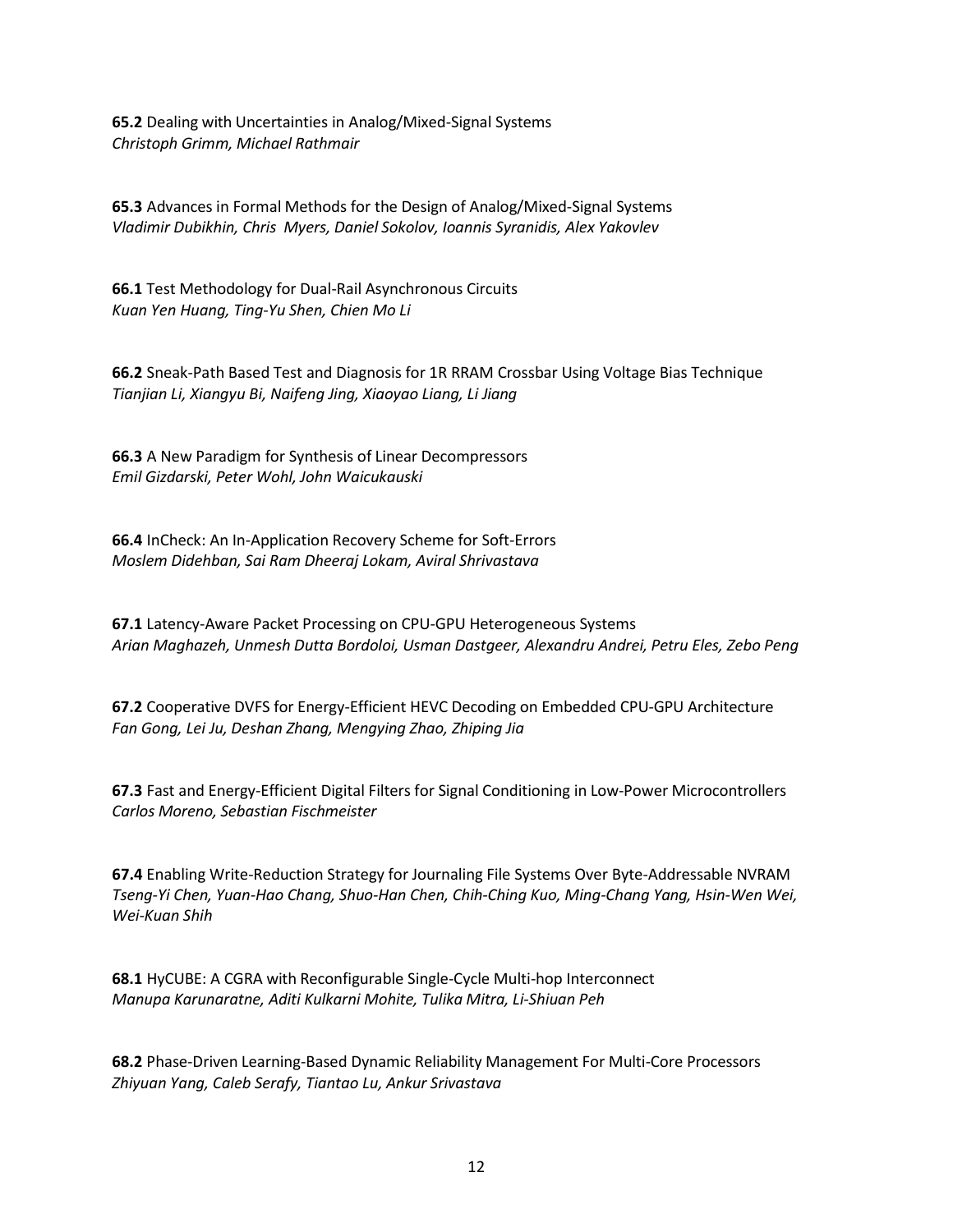**68.3** A Heterogeneous SDR MPSoC in 28 nm CMOS for Low-Latency Wireless Applications *Sebastian Haas, Tobias Seifert, Benedikt Nöthen, Stefan Scholze, Sebastian Höppner, Andreas Dixius, Esther Perez Adeva, Thomas Augustin, Friedrich Pauls, Sadia Moriam, Mattis Hasler, Erik Fischer, Yong Chen, Emil Matus, Georg Ellguth, Stephan Hartmann, St*

**68.4** Greybox Design Methodology: A Program Driven Hardware Co-Optimization with Ultra-Dynamic Clock Management *Tianyu Jia, Russ Joseph, Jie Gu*

**69.1** Transport or Store? Synthesizing Flow-Based Microfluidic Biochips using Distributed Channel Storage *Chunfeng Liu, Bing Li, Hailong Yao, Paul Pop, Tsung-Yi Ho, Ulf Schlichtmann*

**69.2** A Discrete Model for Networked Labs-on-Chips: Linking the Physical World to Design Automation *Andreas Grimmer, Werner Haselmayr, Andreas Springer, Robert Wille*

**69.3** Component-Oriented High-Level Synthesis for Continuous-Flow Microfluidics Considering Hybrid-Scheduling *Mengchu Li, Tsun-Ming Tseng, Bing Li, Tsung-Yi Ho, Ulf Schlichtmann*

**69.4** On Quality Trade-off Control for Approximate Computing Using Iterative Training *Chengwen Xu, Xiangyu Wu, Wenqi Yin, Qiang Xu, Naifeng Jing, Xiaoyao Liang, Li Jiang*

**70.1** On Characterizing Near-Threshold SRAM Failures in FinFET Technology *Shrikanth Ganapathy, John Kalamatianos, Keith Kasprak, Steven Raasch*

**70.2** Correlated Rare Failure Analysis via Asymptotic Probability Evaluation *Jun Tao, Handi Yu, Dian Zhou, Yangfeng Su, Xuan Zeng, Xin Li*

**70.3** Making DRAM Stronger Against Row Hammering *Mungyu Son, Hyunsun Park, Junwhan Ahn, Sungjoo Yoo*

**70.4** Developing Dynamic Profiling and Debugging Support in OpenCL for FPGAs *Anshuman Verma, Huiyang Zhou, Skip Booth, Robbie King, James Coole, John Marshall, Andy Keep, Wuchun Feng*

**71.1** Accelerator Design for Deep Learning Training *Kailash Gopalakrishnan, Ankur Agrawal, Chia-Yu Chen, Jungwook Choi, Kailash Gopalakrishnan, Jinwook Oh, Sunil Shukla, Viji Srinivasan, Wei Zhang*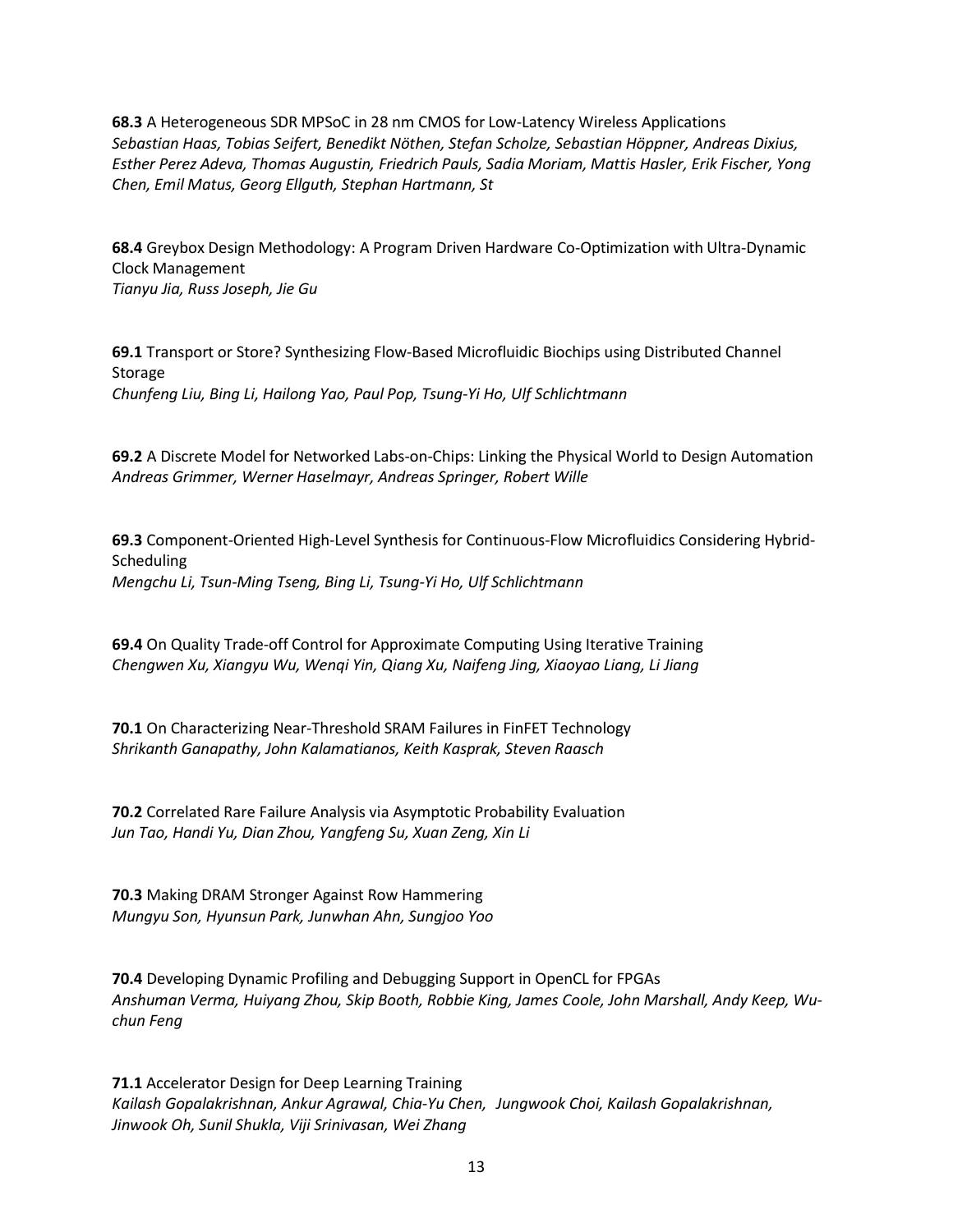**72.1** Co-Training of Feature Extraction and Classification Using Partitioned Convolutional Neural Networks *Wei-Yu Tsai, Jinhang Choi, Tulika Parija, Priyanka Gomatam, Chita R Das, John Sampson, Vijaykrishnan*

*Narayanan*

**72.2** Design of an Energy-Efficient Accelerator for Training of Convolutional Neural Networks Using Frequency-Domain Computation

*Jong Hwan Ko, Burhan A Mudassar, Taesik Na, Saibal Mukhopadhyay*

**72.3** A Kernel Decomposition Architecture for Binary-Weight Convolutional Neural Networks *Hyeonuk Kim, Jaehyeong Sim, Yeongjae Choi, Lee-Sup Kim*

**72.4** Deep<sup>3</sup>: Leveraging Three Levels of Parallelism for Efficient Deep Learning *Bita Darvish Rouhani, Azalia Mirhoseini, Farinaz Koushanfar*

**72.5** Exploring Heterogeneous Algorithms for Accelerating Deep Convolutional Neural Networks on FPGAs *Qingcheng Xiao, Yun Liang, Liqiang Lu, Shengen Yan, Yu-Wing Tai*

**72.6** A Fast and Power Efficient Architecture to Parallelize LSTM Based RNN for Cognitive Intelligence Applications *Peng Ouyang, Shouyi Yin, Shaojun Wei*

**73.1** Power and Area Efficient Hold Time Fixing by Free Metal Segment Allocation *Wei-Lun Chiu, Iris Hui-Ru Jiang, Chien-Pang Lu, Yu-Tung Chang*

**73.2** LibAbs: An Efficient and Accurate Timing Macro-Modeling Algorithm for Large Hierarchical Designs *Tin-Yin Lai, Tsung-Wei Huang, Martin D.F. Wong*

**73.3** LSTA: Learning-Based Static Timing Analysis for High-Dimensional Correlated On-Chip Variations *Song Bian, Michihiro Shintani, Masayuki Hiromoto, Takashi Sato*

**73.4** A Clock Skewing Strategy to Reduce Power and Area of ASIC Circuits *Niranjan Kulkarni, Aykut Dengi, Sarma Vrudhula*

**73.5** A Spectral Graph Sparsification Approach to Scalable Vectorless Power Grid Integrity Verification *Zhiqiang Zhao, Zhuo Feng*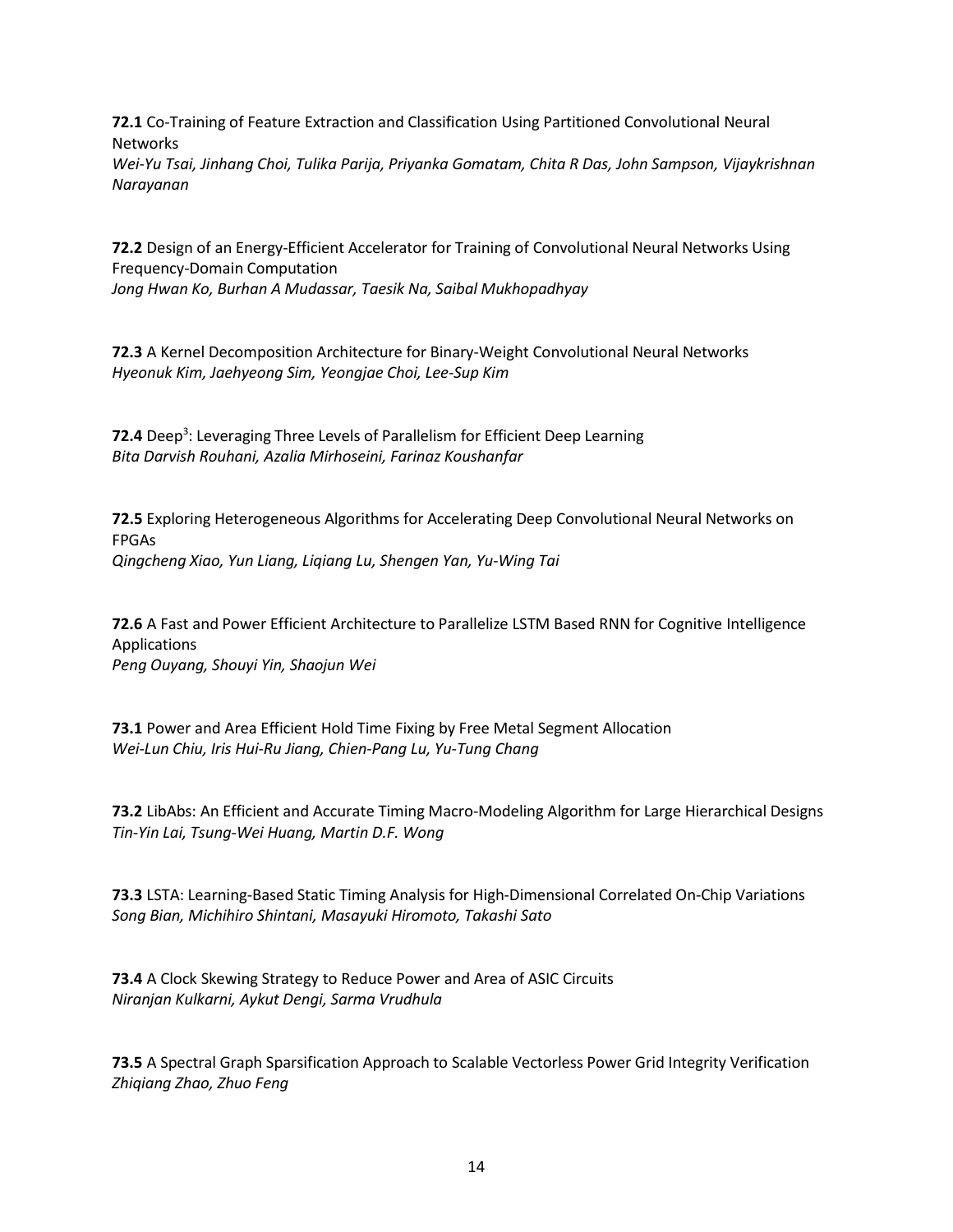**73.6** Convergence-Boosted Graph Partitioning Using Maximum Spanning Trees for Iterative Solution of Large Linear Circuits *Ya Wang, Wenrui Zhang, Peng Li, Jian Gong*

**74.1** Retiming of Two-Phase Latch-Based Resilient Circuits *Hsiao-Lun Wang, Minghe Zhang, Peter A Beerel*

**74.2** Graph-Based Logic Bit Slicing for Datapath-Aware Placement *Chau-Chin Huang, Bo-Qiao Lin, Hsin-Ying Lee, Yao-Wen Chang, Kuo-Sheng Wu, Jun-Zhi Yang*

**74.3** SABER: Selection of Approximate Bits for the Design of Error Tolerant Circuits *Deepashree Sengupta, Farhana Sharmin Snigdha, Jiang Hu, Sachin S Sapatnekar*

**74.4** Closing the Accuracy Gap of Static Performance Analysis of Asynchronous Circuits *Cheng-Yu Shih, Chun-Hong Shih, Jie-Hong (Roland) Jiang*

**74.5** LiveSynth: Towards an Interactive Synthesis Flow *Rafael Trapani Possignolo, Jose Renau*

**74.6** An Ultra-Low Power Address-Event Sensor Interface for Energy-Proportional Time-to-Information **Extraction** *Alfio Di Mauro, Francesco Conti, Luca Benini*

**75.1** Pauli Frames for Quantum Computer Architectures *Leon Riesebos, Xiang Fu, Savvas Varsamopoulos, Carmen G. Almudever, Koen Bertels*

**75.2** Fast Embedding of Constrained Satisfaction Problem to Quantum Annealer with Minimizing Chain Length *Juexiao Su, Lei He*

**75.3** Hierarchical Reversible Logic Synthesis Using LUTs *Mathias Soeken, Martin Roetteler, Nathan Wiebe, Giovanni De Micheli*

**75.4** Detailed Placement for Two-Dimensional Directed Self-Assembly Technology *Zhi-Wen Lin, Yao-Wen Chang*